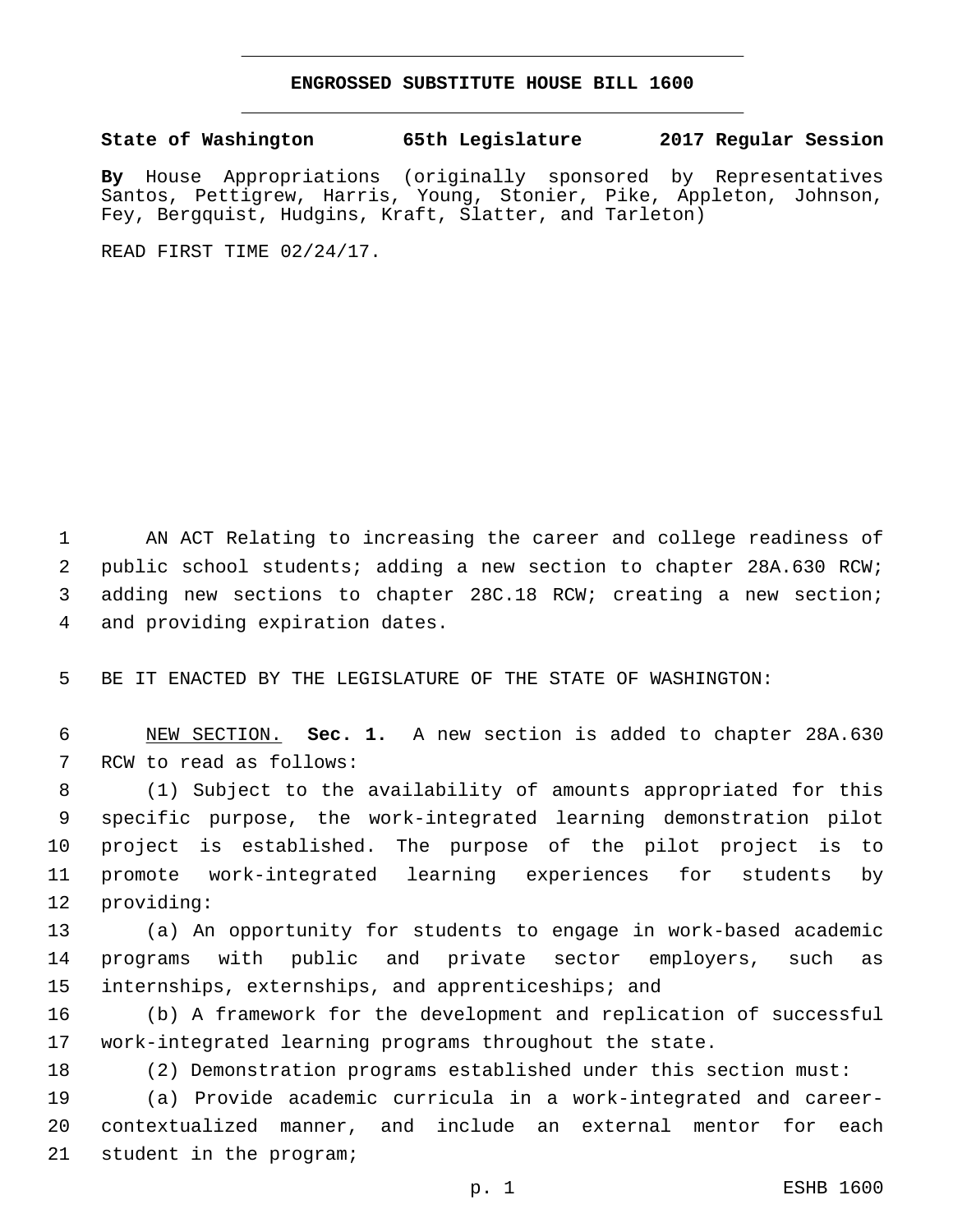(b) Be developed by the participating school district or school in collaboration with students and parents or guardians, local employers, community members, and the office of the superintendent of public instruction;4

 (c) Reflect local circumstances, including local industries, 6 employers, and labor markets;

 (d) Comply with the twenty-four credit graduation requirements 8 established by the state board of education; and

 (e) Be integrated into the high school and beyond plan policies and practices of the districts in which the selected schools are 11 located.

 (3) The office of the superintendent of public instruction and the advisory committee created in section 2 of this act, in accordance with an application process developed by the office and the advisory committee, shall jointly select at least three but not more than four high schools to develop work-integrated learning project programs. Of the selected schools, at least one must be from a county located east of the crest of the Cascade mountains, at least one must be from a county located west of the crest of the Cascade mountains that has fewer than six hundred thousand residents, and at least one must be from a county with more than one million five 22 hundred thousand residents.

 (4) The schools selected to develop and implement programs under this section must, after the conclusion of their programs, agree to serve as resources and examples to other schools of how to provide work-integrated learning through internship, externship, and apprenticeship programs through the provision of technical and other 28 assistance.

 (5) By August 1, 2019, and August 1, 2020, schools selected to participate under subsection (3) of this section shall submit to the office of the superintendent of public instruction, the workforce training and education coordinating board, and the advisory committee created in section 2 of this act, an interim and end-of-project report, respectively, that includes numeric and other data summarizing the effects of their work-integrated learning project programs on high school graduation rates, state test scores, and community partnerships, including partnerships with local employers and industries. In complying with this subsection, schools shall also provide other data and information as requested by the workforce training and education coordinating board and the office of the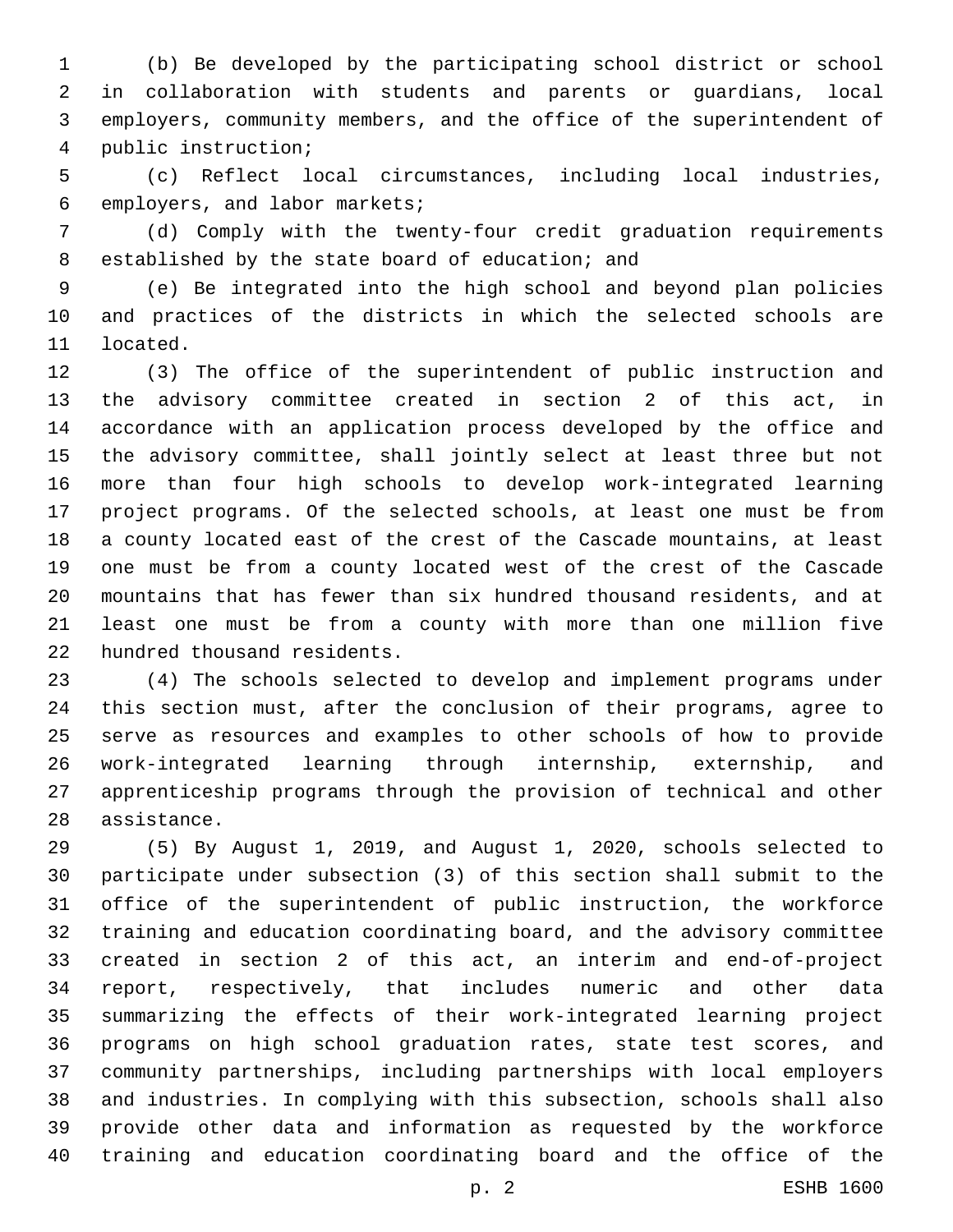superintendent of public instruction in accordance with section 3 of 2 this act.

(6) This section expires September 1, 2021.3

 NEW SECTION. **Sec. 2.** A new section is added to chapter 28C.18 5 RCW to read as follows:

 (1) Subject to the availability of amounts appropriated for this specific purpose, the board shall convene a work-integrated learning advisory committee to provide advice to the legislature and the education and workforce sectors on creating opportunities for students to: Explore and understand a wide range of career-related 11 opportunities through applied learning; engage with industry mentors; 12 and plan for career and college success.

13 (2) The committee shall:

 (a) In accordance with section 1(3) of this act, assist the office of the superintendent of public instruction in the development of an application process and the selection of high schools to participate in the pilot project established in section 1 of this 18 act;

 (b) Advise the superintendent of public instruction and the board on the development and implementation of work-integrated 21 instructional programs;

 (c) Review the instructional programs of schools selected to develop and implement work-integrated learning project programs under 24 section 1 of this act;

 (d) Analyze barriers to statewide adoption of work-integrated and 26 career-related learning opportunities and instructional programs;

 (e) Recommend policies to implement work-integrated and career- related strategies that increase college and career readiness of students statewide. Policies recommended under this subsection (2)(e) may include, but are not limited to, policies related to aligning career and technical education programs with statewide and local industry projections and career cluster needs evidenced through economic development data and appropriate longitudinal data, and the completion of remedial courses required by colleges and universities; and

 (f) Consult with individuals from the public and private sectors with expertise in career and technical education and work-integrated training, including representatives of labor unions, professional technical organizations, and business and industry.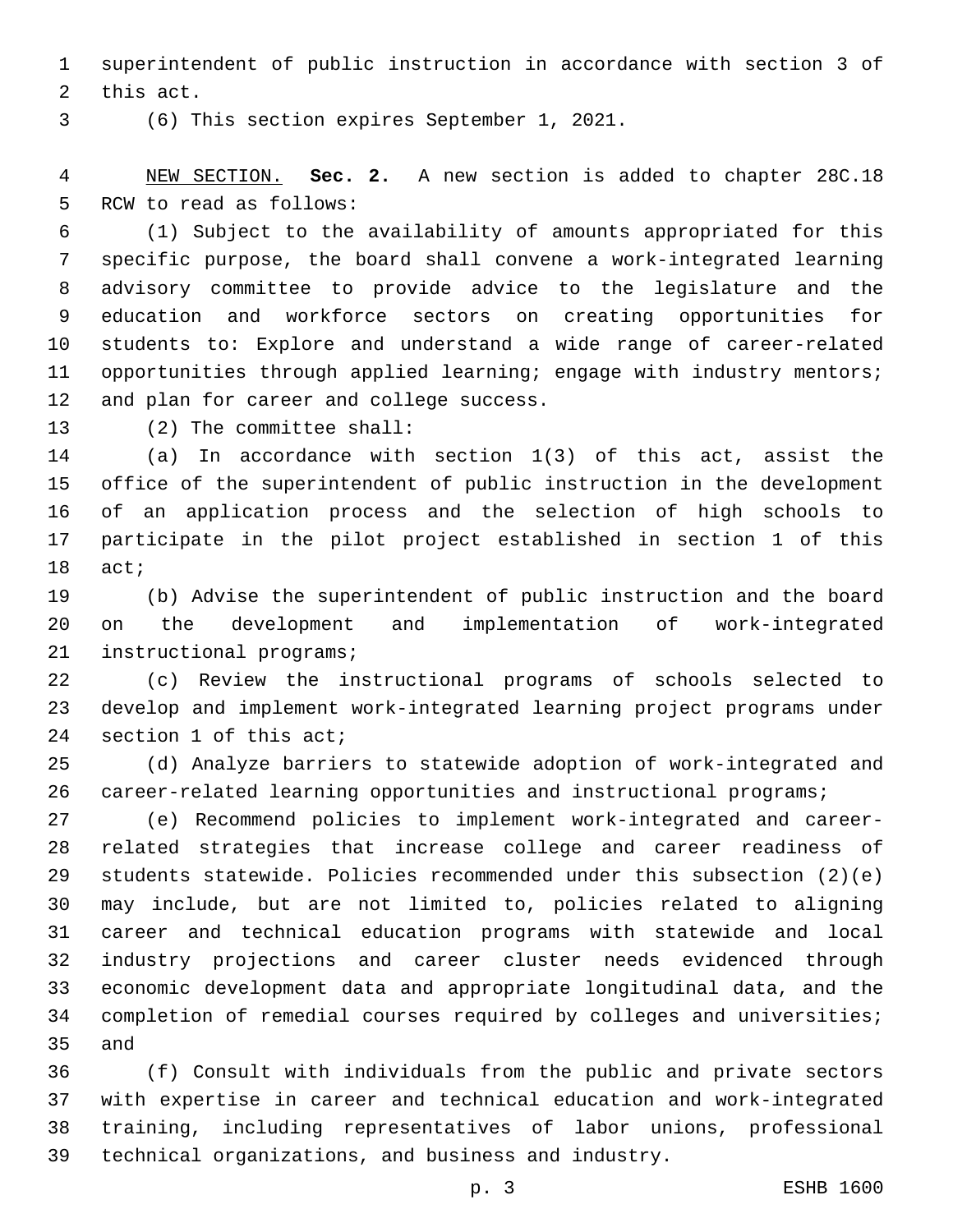(3) The committee must, at a minimum, be composed of the 2 following members:

 (a) One member from each of the two largest caucuses of the senate, appointed by the majority and minority leaders of the senate; (b) One member from each of the two largest caucuses of the house of representatives, appointed by the speaker of the house of 7 representatives;

 (c) The superintendent of public instruction or the 9 superintendent's designee;

 (d) One educator representing the K-12 career and technical education sector, appointed by the superintendent of public instruction, as determined from recommendations of the association 13 for career and technical education;

 (e) One school counselor appointed by the superintendent of public instruction, as determined from recommendations of the school 16 counselor association;

 (f) One educator representing the community and technical colleges, appointed by the state board for community and technical 19 colleges;

 (g) One member of the governor's office specializing in career and technical education and workforce needs, appointed by the 22 qovernor;

 (h) One member of the workforce training and education 24 coordinating board;

 (i) One or more members from employers representing manufacturing 26 and industry, as determined by the committee; and

 (j) Other members with specialized expertise, as determined by 28 the committee.

 (4) The chair or cochairs of the committee must be selected by 30 the members of the committee.

 (5) Staff support for the committee must be provided by the 32 board.

 (6) The committee shall report its findings and recommendations to the superintendent of public instruction, the state board for community and technical colleges, the state board of education, and, in accordance with RCW 43.01.036, the education committees and economic development committees of the house of representatives and 38 the senate by July 1, 2021.

39 (7) This section expires September 1, 2021.

p. 4 ESHB 1600